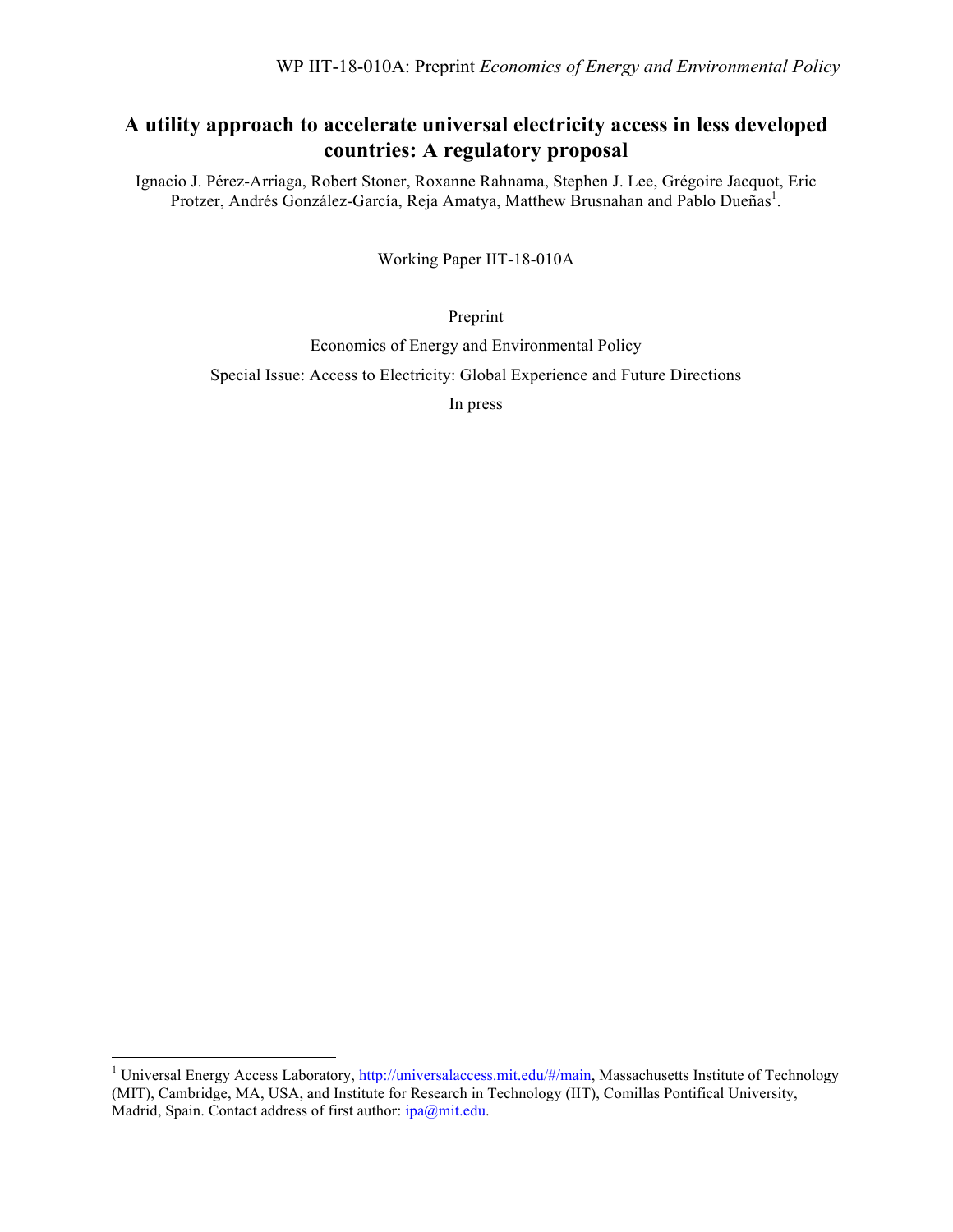## **Keywords:** electricity, infrastructure, regulation, development

#### **Abstract**

We propose a high-level definition of a large-scale business model designed to accelerate electricity access, and attract corporate investment in electrification in developing countries. The model is based on the findings of an investigation of the factors underlying the low level of electricity access in a large number of developing countries, and an examination of practical alternative business models to replace the nearly universal government owned power company model. Our proposal – the Electricity Company of the Future, ECoF – seeks to address the existing problems that cripple the incumbent power companies and discourage further investment. The ECoF is built around the concept of an enhanced distribution utility we term the "Integrated Distribution Company" (IDC), incorporating a wide variety of additional context-dependent activities including, for example, operating and investing in generation and transmission, operating battery charging stations, and manufacturing and selling appliances. The ECoF does not necessarily have to cover the entire ensemble of activities needed for electricity supply – its fundamental role is to provide electricity services in underserved areas. The structure and scope of the company should be adapted and implemented differently in each country.

#### **1. INTRODUCTION**

According to the International Energy Agency (IEA 2017) electrification efforts have taken place too slowly to achieve universal access to electricity by 2030, an objective included in the  $7<sup>th</sup>$  United Nations Sustainable Development Goal. 1.1 billion people live without access to electricity, spending about \$27 billion annually on mobile-phone charging and lighting with kerosene lanterns, candles, and flashlights. More than another billion people nominally connected to electricity grids experience very inadequate quality of supply. The estimated volume of investment that would be needed to achieve even the modest level of universal access to electricity as defined by the IEA by 2030 is \$52 billion per year. Therefore, it is imperative to "think big" in order to address this problem in its true dimension. Given the perennial scarcity of public funding in most developing countries, this necessarily means to create viable business models that can attract private investment.

It clearly appears that the incumbent power companies of many developing countries have not been able to deliver access, or an acceptable level of service (Maithani and Gupta 2015; World Bank 2014; World Bank 2017a; World Bank 2017b; World Bank 2017c; World Bank 2017d). We have looked into the factors leading to the lack of electricity access, singled out the areas where serious investment is needed and examined the incumbent business models, and identified where the core problems appear to be. We propose guidelines to establish a business model approach – the Electricity Company of the Future, ECoF – that, based on past experience, could address the existing problems that cripple the incumbent utilities and discourage further investment. The ECoF in developing country settings does not necessarily have to cover the entire ensemble of activities needed for electricity supply – its role is primarily to provide electricity services in underserved areas, so that it may be only a part of an appropriately unbundled system. Accordingly, the structure and scope of the company should be adapted and implemented differently in each country.

The paper is divided in three blocks. In the first, we briefly describe the status of electrification in developing countries from a regulatory perspective. We then review the core activities that are necessary in a comprehensive electrification plan, and the business models that suit each model best. The final block introduces the ECoF, a company centered substantially around the business of electricity distribution, combined with regulatory innovations that make it better equipped to accelerate universal access in the developing world.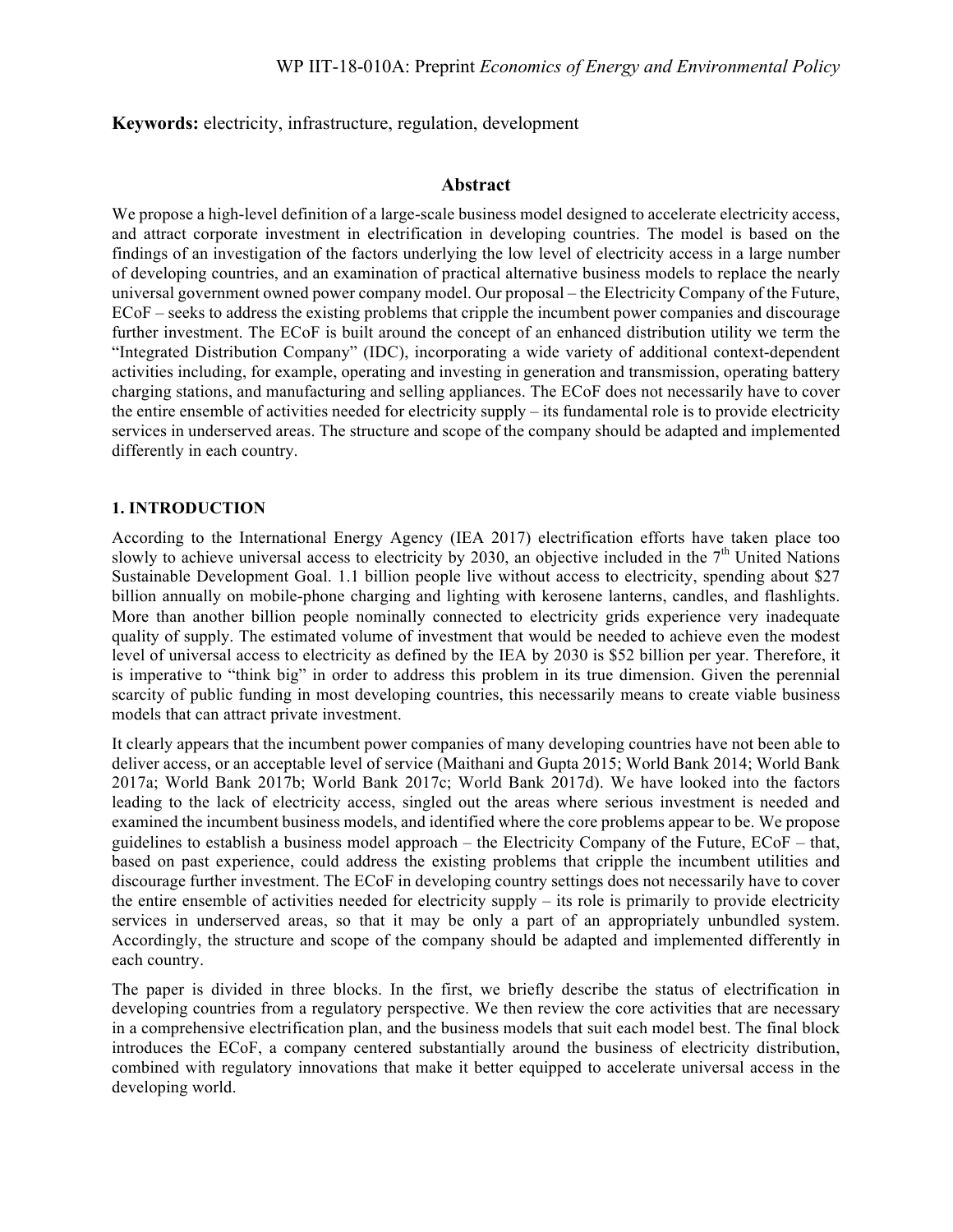## **2. THE PRESENT REGULATORY PERSPECTIVE**

The failure of the conventional power sector to provide universal electricity access in many developing countries has a number of well-identified causes, which have to be examined in the broader context of the regulatory reforms that have taken place in the world during more than two decades. The situation in emerging economies, in sub-Saharan Africa, south-east Asia and parts of Latin America, is very different from the standard model that is prevalent in most of Europe, the Americas and Australia (Littlechild and Joskow 2006). Few developing countries have fully unbundled their utilities, private sector participation has concentrated on independent power producers (IPPs), and wholesale and retail competition is generally absent. Instead, "hybrid power markets" have developed (Gratwick and Eberhard 2008; Eberhard and Godinho 2017; World Bank 2013), where incumbent state-owned utilities have retained dominant market positions and IPPs are introduced on the margin, i.e. both state-owned enterprises (SOEs) and IPPs are involved in new generation investments. A few countries have allowed the introduction of private capital and management in the distribution business, either via outright privatization, public private partnerships (PPP), or diverse types of franchises (World Bank 2017c; World Bank 2017d).

The following main challenges in these power systems have been identified (Pérez-Arriaga 2017; World Bank 2017a; World Bank 2017b; World Bank 2017c; World Bank 2017d):

- i. The performance of utilities needs serious improvement. Inefficiencies in investment and operations, poor governance and few incentives for cost reduction lead to deterioration or collapse of services.
- ii. Poor quality of service results in an adversarial relationship between the utility and its customers, which engenders illegal connections and unpaid bills, as well as a permissive attitude of the utilities and authorities with this kind of behavior. Politicians make use of subsidized tariffs to gain votes, leading customers to believe that they have right to inexpensive, or even free electricity, often effectuated via lax or unenforced collection policies.
- iii. Capacity expansion and electrification need financing; any existing public resources must leverage private investment under reasonably attractive conditions. In addition, in general there is no clear assignment of responsibilities for planning, procurement and contracting.

The regulatory measures that have to be applied are apparent:

- Independent regulation must be introduced to insulate tariff-setting from opportunistic political interventions, thus enabling cost-recovery and more predictable revenue streams.
- Effective planning, competitive procurement and contracting critical for accelerating investment in large generation – must be implemented widely. Since wholesale market competition (i.e., competition *within* the market) is beyond reach in most low- and middle-income developing countries, competition to enter the wholesale market (competition *for* the market) must be encouraged. This is presently also applicable to renewable generation, which can now be procured competitively.
- The performance of state-owned enterprises (SOEs) distribution, in particular, which is the weakest link in the supply chain – must be improved by incentive schemes, SOE governance reforms, clarification of roles and responsibilities, a more consumer-centered approach, and improved transparency and information. This would all be greatly facilitated by changes in the ownership structure of the SOEs and their management, promoting the entry of private capital.
- Transmission, a natural monopoly, can attract private investment in a cost-efficient manner via auctions, but this requires legal security, a competent entity in charge of regional network planning – plus enforcement of the plan – and sound regulation, particularly with regards to the allocation of costs of new investments.

There is no single approach to electrification. Despite numerous attempts to develop integrated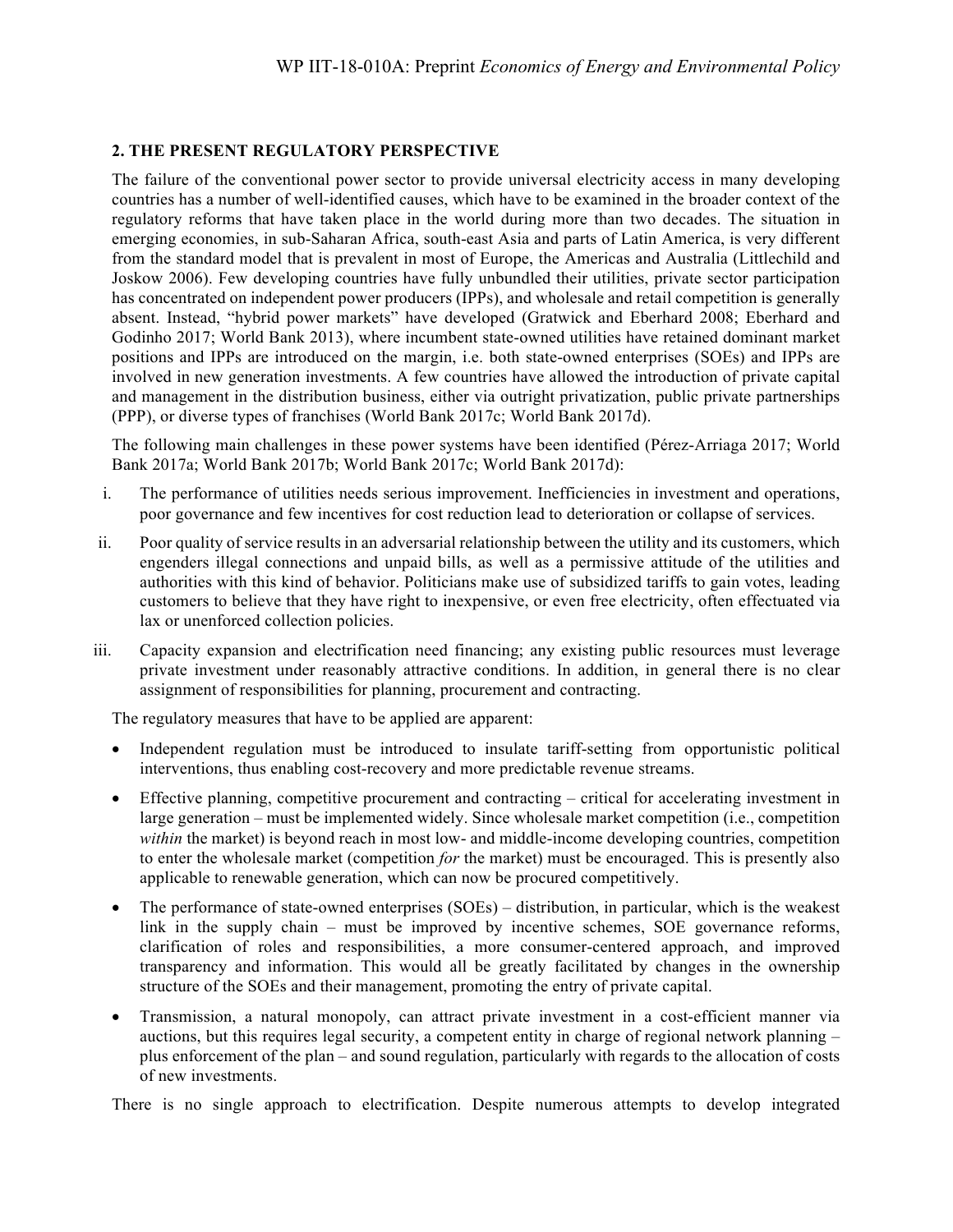electrification models leveraging a range of energy access technologies, until now the dominant pathway for providing electricity access has been through grid extension, which has been the source of the vast majority (97%) of new electricity connections since 2000 (IEA 2017). This requires coordinated developments of the complete chain of distribution, transmission and generation. However, rapidly declining costs of solar PV, battery technologies and energy efficient appliances are making decentralized renewable energy systems increasingly affordable, and often competitive with grid extension in rural and dispersed communities. Decentralized systems can also be attractive in areas with grid access but unreliable power supply. The opportunity to combine the three dominant modes of electrification – grid extension, mini-grid, and standalone solutions – increases the number of pathways available to attain electricity access.

The differentiation between the three electrification modes is becoming smaller, as the experience in several countries shows. Any of the three could be adopted depending on multiple circumstances, two or more modes may coexist for some consumers (typically one as a back-up for the poor reliability of other), and in some cases off-grid solutions may be a transitory bridge between total lack of access to electricity and the connection to a reliable central grid. Several electrification planning studies, performed with our Reference Electrification Model (REM) computer software, show how the mix of electrification modes in the lowest cost plan strongly depends on some critical factors, such as the layout, capacity and reliability of the existing grid, the expected demand level, the topography, the cost of the components, the target reliability for offgrid solutions, and the local price of diesel<sup>2</sup>.

Needless to say, the regulatory designs must be tailored to the specific country circumstances. Further, countries must have certain characteristics to be able to attract substantial private investment, including: i) adequate governance, which includes both sound policy and regulation, legal security and functioning institutions; ii) some level of development in information and communication technologies (ICT); iii) significant market potential – i.e., scale – for any of the business models related to electrification activities; and iv) social and political receptiveness to the presence of private actors in electricity supply.

# **3. INVESTMENT OPPORTUNITIES AND CHALLENGES IN THE ELECTRICITY SUPPLY CHAIN**

The supply of electricity requires the contribution of several activities of very different nature from a regulatory, financial and organizational perspective. They also relate differently with the several electrification modes. In this paper, we have focused on the activities that we have deemed as having the best chances for large investments for electrification purposes in developing countries: independent power production (IPP) with large generation, independent power transmission (IPT), electricity distribution and retail, mini/micro grids, and stand-alone home systems. Other activities, like manufacturing, distributing and financing home appliances, battery charging and appliances for productive uses, can also attain very substantial dimensions. However, they are considered here as ancillary to the electrification processes via grid extension and decentralized solutions.

Some activities require a minimum level of good governance so that the country risk is tolerable; this kind of risk is less important when selling solar home systems directly to end users, for instance<sup>3</sup>, than when investing in a regulated distribution company, whose remuneration directly depends on a regulatory decision. Similarly, IPP generation does not need sophisticated ICT infrastructure and know how in a country, which is a critical factor for an off-grid pay-as-you-go (PAYG) business. The market potential or market size of a country may be very different for distribution privatization, IPP generation or PAYG solar home systems, since some countries may be favorable to the entry of IPP generators, but reluctant to release the control of publicly owned distribution companies and they may or may not have adequate conditions

<sup>&</sup>lt;sup>2</sup> See the MIT / IIT-Comillas Universal Energy Access Lab website: http://universalaccess.mit.edu/#/main  $3$  The PAYG model for SHSs is exposed to the currency exchange rate risk, as well as to import taxes for

components, which also depend on regulatory measures.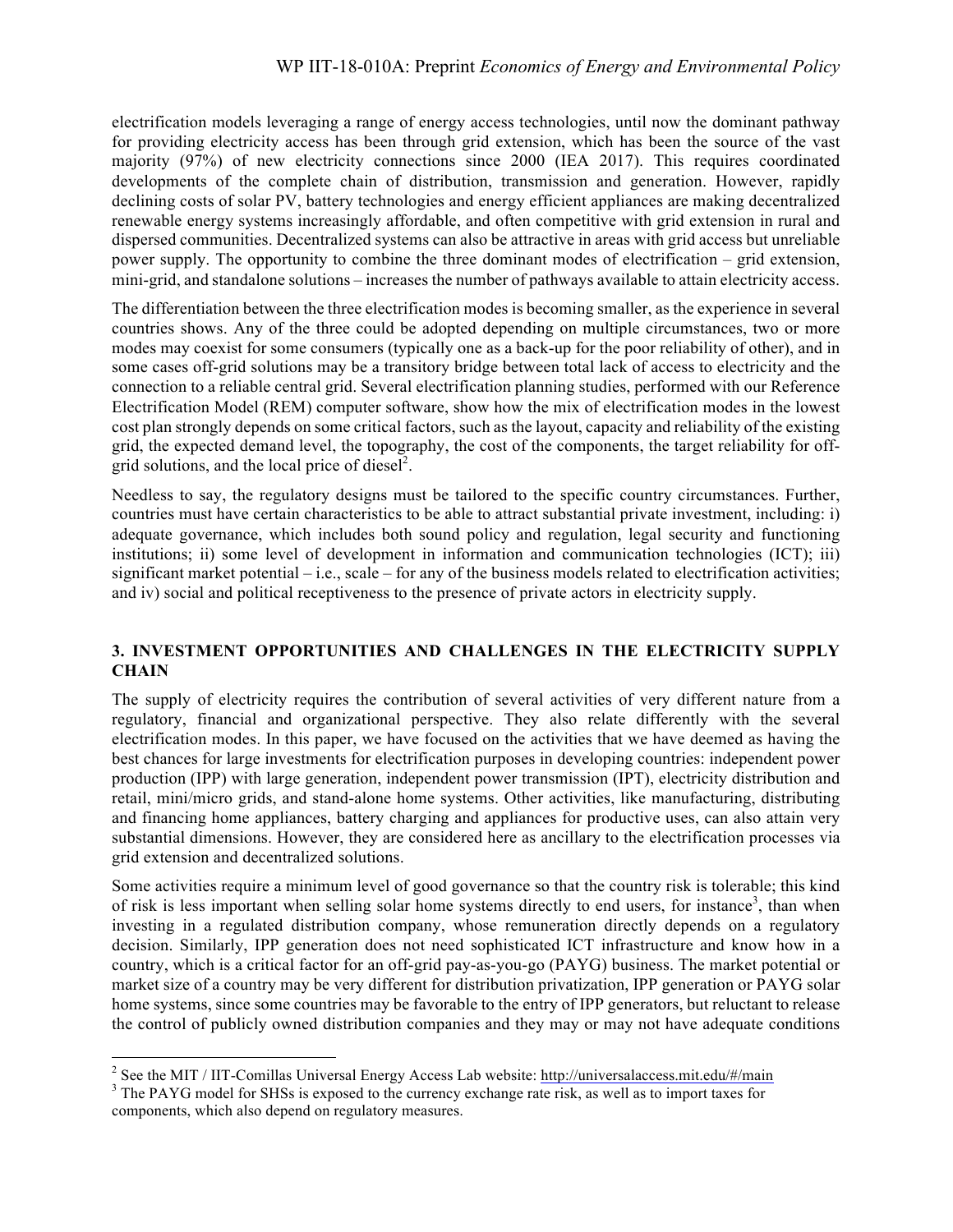for deployment of PAYG solar home systems (SHSs). The market potential for distribution privatization depends on the size of the distribution company to be privatized, which may not be directly related to the size of the country where it is located.

## **3.1. Large centralized generation**

Providing universal access to electricity in countries with low levels of electrification will need massive investment in generation and transmission infrastructure (IEA  $2017$ )<sup>4</sup>, given that the generation capacity and kilometers of lines per capita in these countries are much lower than in the rest of the world (World Bank 2017a).

The current approach to large generation investment is quite standard, but for the fact that a substantial amount of new investment opportunities will be on renewable technologies. IPPs are generally contracted under long-term power purchase agreements (PPA), with two-part contracts: fixed payments for availability (per MW) and variable payments for energy (per MWh).

This model has worked so far, and it will continue to do so under the standard practices of risk management that have become common during the last two decades. However, as typically implemented, it has several shortcomings (Africa GREENCO 2017). With the exception of a handful of cross-border projects, IPPs within SSA are currently structured on a bilateral basis, i.e., with a single buyer and seller, and they are negotiated on an ad hoc project-by-project basis. Negotiations of project documents for individual IPPs are usually very lengthy, often lasting many years. To reduce risk to all parties and to increase liquidity, it has been proposed (although not yet tested) to interpose a single creditworthy counterparty between buyers and sellers on multiple independent power projects (Africa GREENCO 2017).

The advantages of power pooling and the subsequent need for cross border transmission reinforcements cannot be overemphasized, given the small electrical size of many of the countries we have analyzed. Some large generation investments are only economically justified if there is enough transmission capacity shared under sound trading rules among countries within a geographical region. Progress has been made in establishing large power pools in sub-Saharan Africa: The Southern, East, West and Central African Power Pools. However, the lack of institutional strength and flaws in the market rules and transmission regulation under which they operate continue to hamper investment in generation and, most significantly, in the transmission networks (Rose 2017).

#### **3.2. Large transmission network assets**

The Independent Power Transmission (IPT) model is considered to be well-suited to the conditions of developing countries, and can be attractive to private investors (World Bank 2017a). IPTs have already performed well in several developing countries, and are relatively straightforward to accommodate within the legal framework. Among other things, legislation, licenses, and other legal instruments can be made to provide for multiple transmission providers. Also, concessional finance, in wide use for generation IPPs, can be adapted to the IPT case.

Further, IPTs may require a lower need for investor confidence in a country's regulatory capacity. Under a project finance structure, a government guarantee on payment can be linked to a small increase in electricity tariffs designed to provide for cost recovery, irrespective of the government's other debt servicing burdens, and expenditures. This protects the return on investment for private investors, and can be used both for national internal transmission and interconnectors.

International experience with regional electricity markets suggests that necessary investments will not take place without regional rules for network planning, cost sharing and management. Coordinated planning is needed to identify investments that satisfy regional needs rather than the needs of each country alone. For transmission projects of regional scope, the costs of designing and implementing a project tend to be high

<sup>&</sup>lt;sup>4</sup> South Africa will need close to 300 GW of new additional generation before 2040, which will require about US\$20 billions of investment a year.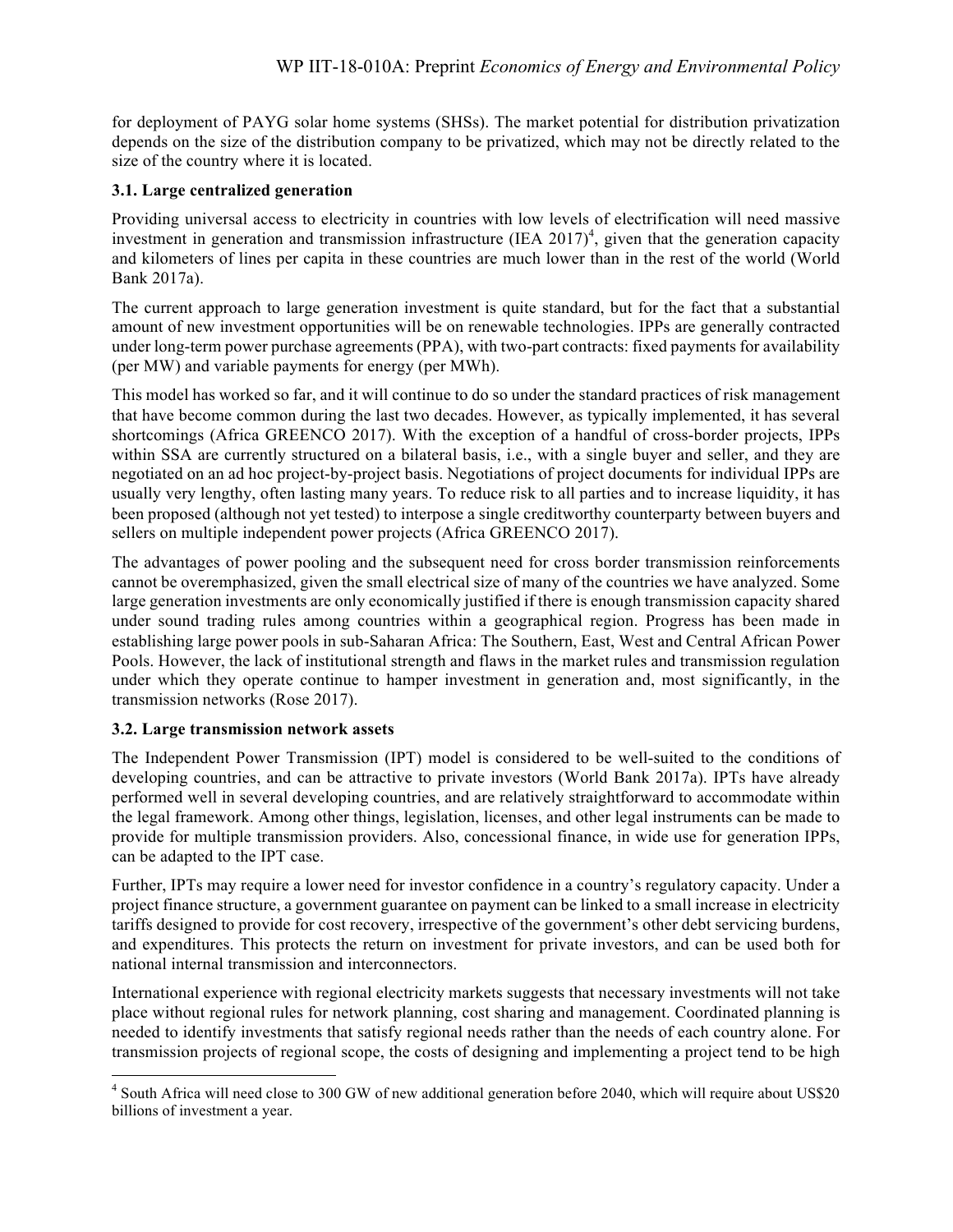and the benefits are often distributed among multiple agents spread across multiple countries. Some sound cost-allocation method that is agreed upon at a regional level is needed to guarantee cost recovery for network investments. Project sponsors could negotiate payments among potential beneficiaries, but this is not ideal as it would tend to limit the types of projects being developed to only those with a small number of easily identified beneficiaries.

## **3.3. Electricity distribution**

Electricity distribution is considered to be the weakest link in the entire value chain of the power sector in developing countries. In most, "distribution companies" are simultaneously the network company that connects the consumers to the main grid from which most of the power is drawn (i.e. the strict distribution activity), and also the retail company that purchases the power at wholesale level so that it can sell it to the end consumers at regulated retail tariffs. In virtually all developing countries, the collected revenues from the tariffs fall short of recovering supply costs (World Bank 2017b).

Since it is the distribution company that collects the revenues from the end customer and pays the wholesale energy costs as well as transmission and regulatory charges (taxes, diverse subsidies, etc.) to the corresponding parties, it is the distribution company that absorbs any (usually substantial) deficit. This leaves many distribution companies in the developing world chronically unprofitable, and even insolvent. Consequently, without periodic state bailouts most publicly owned distribution companies would be unable to function. Likewise, in such an environment, privately owned distribution companies would require ongoing subsidies to be viable. Financial viability has been achieved only in a few cases, in mostly urban areas, with private ownership or public-private partnerships (World Bank 2017c; World Bank 2017d).

Electricity distribution in rural areas with low and dispersed demand is much more expensive (up to several times more) than distribution in densely populated urban areas and with higher demand per household. In countries with low levels of electrification, attempting to cover the electrification cost of the many (without access) by a surcharge on the few connected to the grid places an unacceptable burden on viable urban ratepayers, and potentially on commercial and industrial customers<sup>5</sup>. Since the available direct and cross subsidies are usually insufficient to cover the cost of providing rural service, distribution companies typically drag their feet in extending rural service. The term "viability gap" denotes the difference between the actual cost of providing the service and the revenues that are actually collected from existing tariffs or estimated from the willingness of potential customers to pay.

As indicated previously, there are several formats for potential private participation in the management and ownership of (mainly) publicly-owned distribution companies. In the franchise model the incumbent distributor retains ownership of the existing assets, and the privately-owned firm takes full managerial responsibility for a prescribed period of time, is strongly incentivized to improve reliability, efficiency and revenue collection –including theft reduction – and makes any necessary associated investments (which will be transferred to the incumbent distributor at the end of the license period). The franchise model has been successful in a few instances, almost exclusively in urban environments; however, it is not meant to enable substantial new electrification investments, and therefore is not the best approach for situations in which greatly expanded electricity access is desired. Privatization, or better, the public-private partnership approach, is more suitable for such situations (Indian Secretariat for Infrastructure 2012), but private investors would require that the viability gap issue be satisfactorily addressed.

In developing countries, on- and off-grid solutions coexist and compete, with the incumbent distributor solely responsible for grid extension, and a multiplicity of generally unregulated developers offering offgrid electricity services in areas where grid-service is either unavailable or unreliable. One might well anticipate that in many cases this will result in duplication and waste in the long term.

 $5$  This is the method that has been used in most developed countries to achieve full electrification, when only a minority of households remained unelectrified.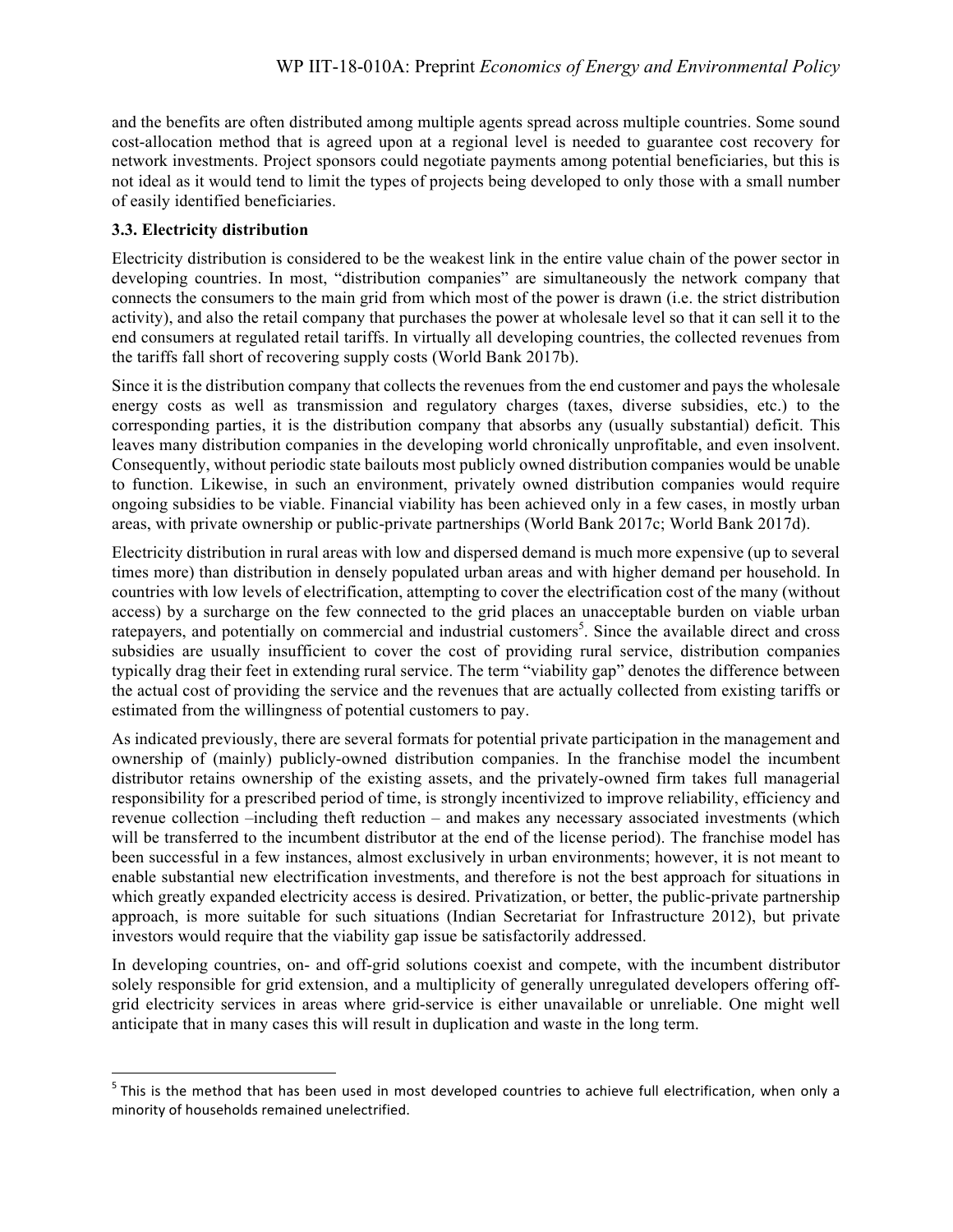## **3.4. Mini/micro grids**

Here we shall use the term "mini-grids", regardless of system size. Mini-grids are most common in areas without access to grid electricity, but they can also be found in areas with unreliable grid electrification. Mini-grids may connect to the central grid at a future date if they are built according to the established grid code.

Mini-grids are typically owned and operated by private developers, in most cases without any formal agreement with the local distribution company, and they are subject to little or no regulation, at least until they reach a significant size as measured by generation (e.g. 100-500 kW). In order to secure long-term revenue streams, many mini-grid operators seek contracts with large (anchor) customers such as industrial/commercial business, large buildings such as hospitals, or telecommunication towers.

All other things being equal, the cost per kWh of the mini-grid service in an isolated rural area is in general higher than the typically-subsidized tariff of the incumbent utility, but lower than the per kWh cost of power obtained by grid extension. The financial resources of rural households will frequently be too low to enable them pay for either scheme. Subsidized tariffs for grid-connected customers present a risk for the mini-grid entrepreneur if the regional distribution utility decides to electrify the area in which they are operating, since customers would opt to switch to the lower cost supplier – typically the regional utility. Without some form of assurance from the government or utility, such as an exclusive license, cost-reflective tariffs, guaranteed subsidies, or at least a secured payment for the residual value of the network assets and the power injected into the grid, mini-grid developers are typically hesitant to invest in areas likely to be connected to the grid within a foreseeable time horizon. Regulation must provide a stable and reliable framework to compensate mini-grid owners in the event of grid arrival.

In most rural areas, low ability-to-pay strongly limits expected financial returns, therefore deterring largescale private investments in the sector. This situation could obviously be mitigated by government assistance in the form of up-front grants or on-going subsidies; however, laws and regulations that would ensure the payment of such subsidies are typically not present. Where they are, mini-grid developers face the considerable risk that the subsidies will not be honored for the lifetime of a project, which may be decades. To limit risks, profitability expectations are defined in the short/middle term, forcing mini-grid developers to quickly recover their costs, thereby limiting the affordability of the service.

Community engagement remains a crucial aspect for mini-grid operators to ensure that customers see the value of the system, and are willing to pay for the service it provides, and trust the mini-grid operator.

#### **3.5. Stand-alone home systems**

Individual solar home systems (SHS), including solar kits, presently have a large rate of expansion, based on innovative business models and recent improvements in the price and efficiency of solar panels, the emergence of smart metering technologies, and the widespread use of mobile phones and mobile payment facilities in operations and collections (Sotiriou et al. 2018).

The new business models provide financing for solar kits using the so-called "pay-as-you-go" (PAYG) system. Customers receive the solar product after making a small down payment, and then prepay (usually) monthly to use the solar product via mobile money for a period of 12 to 36 months, whereupon they own the asset. The consumer is denied energy service if his or her prepaid balance has been used or expires, and is given access again when the consumer adds prepaid credit to his or her account. Some PAYG companies track information on product performance (i.e. solar panel and battery voltage) and customer usage, sending data back to the central software hub on regular intervals.

To satisfy their investors, PAYG companies primarily have focused their activities on wealthier customers in the most densely populated urban and rural regions of some of the most populated sub-Saharan African countries (e.g. Kenya, Rwanda, Tanzania). Thus, solar kits remain, in practice, out of reach for nearly half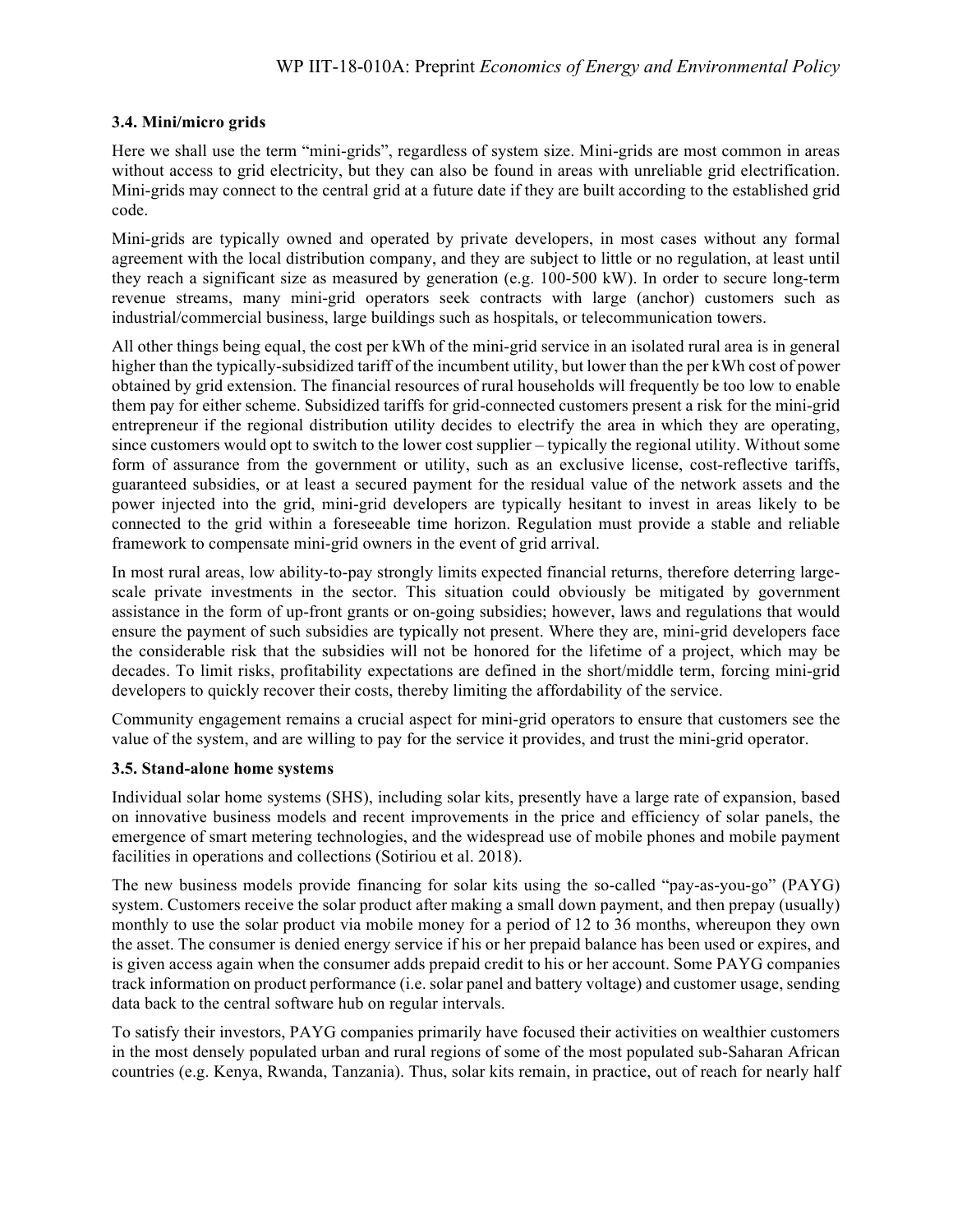of the rural populations of these countries. Innovative and inclusive financing schemes involving public funding could largely increase the effective addressable market of the PAYG solar sector.

This sector is in the hands of private companies that generally operate independent of the incumbent distribution companies, regulatory authorities or government planners. Some of these companies are fully integrated, with in-house design, manufacturing, distribution, customer management and training; while others procure systems from third parties, and focus on distribution and consumer services. These companies raise funds on international debt and equity markets and are subject to strong profitability constraints.

Local regulations (e.g. taxes and stability and predictability of import tariffs for components) on SHSs have been shown to have a dramatic impact on the feasibility and financial viability of PAYG solar business models. PAYG solar companies preferentially emerge in countries where local regulations are favorable.

After years of spectacular growth, a number of the larger PAYG companies operating in sub-Saharan Africa are now facing unprecedented operational and financial challenges as they expand their activities to complex markets; a consolidation of the industry into a smaller number of efficiently managed firms with strong business models seems likely.

# **4. THE ENERGY COMPANY OF THE FUTURE**

The many experts consulted concur that the heart of the electrification deficit is in the distribution activity. Incumbent distributors devote most of their efforts to grid extension, struggling with deteriorating assets and quality of service, theft and unpaid bills, poor reputation among consumers, and financial survival, while paying little attention to actual consumer needs. There is typically no overall strategy to move consumers from the lower access tiers to full access, either on or off-grid, nor to coordinate electrification planning with overall economic planning to ensure an economic return on electrification investments, with associated growth in demand.

Despite the many difficulties experienced today, distribution – in its broadest rendering, including network assets and commercial activities, encompassing all forms of electricity supply (i.e. grid connection, minigrids and stand-alone systems), and because of its present weaknesses – offers multiple possibilities for innovation in management, technology, regulation and consumer engagement. This is particularly the case for the last mile, where the direct interaction with the end consumers takes place.

We propose here an approach (the ECoF), that tries to overcome the major limitations of the model that is present in most developing countries and pursues some key societal objectives: i) acceleration of the electrification process while guaranteeing that it will reach everybody with a planned incremental strategy; this will require the growth of connections to the main grid or to mini-grids, and the provision of microfinance for the purchase of solar home systems when this is the most cost-effective option; ii) efficient use of resources, minimizing duplication and waste; iii) reduction of the financial risk – and the cost of capital, as a consequence – for the expensive investment in and operation of network assets; iv) creation of a positive relationship of collaboration with the customers, making use of local expertise, in order to enable reduction in the level of theft and unpaid bills; v) improvement in the technical and commercial quality of service; vi) leverage electrification to promote productive uses of electricity, and vii) make use of customer relationships to enter adjacent markets, such as ICT, agro-marketing, retailing of non-electrical goods, or banking.

#### **4.1. Characterization of the ECoF**

The ECoF is built around the concept of an enhanced distribution utility that we shall term the "Integrated Distribution Company" (IDC). The ECoF is the IDC, plus other activities that might be added depending on the circumstances, and that will be described later. The key elements of the IDC are: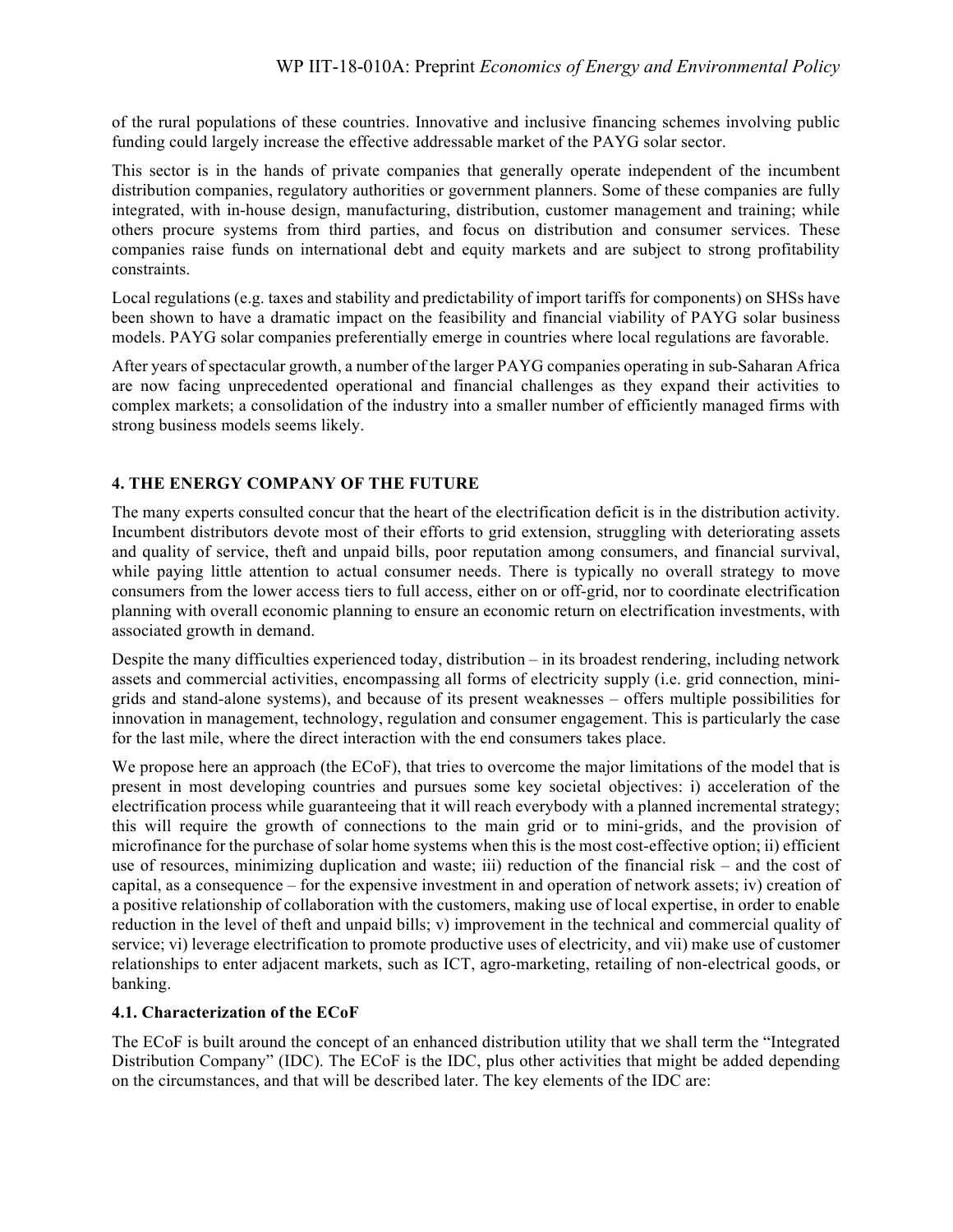# WP IIT-18-010A: Preprint *Economics of Energy and Environmental Policy*

- *The distribution activity is defined here as a zonal concession* (World Bank 2017d)*, i.e. a company with the obligation of electricity supply to all existing and potential customers in the assigned territory, by any electrification mode*. Rather than caring only for the grid-connected consumers, the new distribution company would be responsible for the supply to all consumers in some assigned territory via any technical means – grid connection, mini-grids or stand-alone systems, and even battery charging – where the off-grid solutions could either be provided by the distribution company, outsourced to franchised developers or left to independent developers under the supervision of the regulatory agency and the distribution company. Cooperatives and mini-grids interacting with the distribution company through a connection point can be accommodated. The scarcity of funding may impede the investments that would make possible an immediate implementation of universal electrification. However, an integral plan that "leaves no customer behind" – although with diverse electrification modes and timing, as needed – must exist, and its implementation must commence from the outset.
- *Substantial private participation in the ownership and management of the incumbent distribution utility.* In general, the necessary managerial, financial and operational changes would be made possible by the ownership participation and management responsibilities of a large private energy firm with sufficient financial muscle in the incumbent (typically publicly-owned) distribution company. This private firm, by itself or in consortium with one or more local companies, must have the technical expertise to deal with last mile distribution issues and the capability of effective consumer engagement.
- *Recognition of the different capability requirements and risk profile of the mostly-infrastructure and mostly-consumer centered business models*. The classical distinction between the activities of *distribution* (i.e. installation and operation of network assets) and *retail or commercialization* (i.e. purchasing wholesale electricity and selling it to end consumers, serving as the only interface with them) is magnified in the context of rural electrification<sup>6</sup>. While the former should be treated as a regulated monopoly – an activity of low financial risk and mostly related to physical assets – the latter has several important sources of risk and its success mostly depends on its relationship with the consumers, and how it is perceived by them. The "infrastructure" side of the distribution company would be accountable for the quality of the physical service provided to the end consumers and the technical losses in its networks. The retail firm would be responsible for metering<sup>7</sup>, billing, the reduction of electricity theft, and all activities related to commercialization of the electricity product and consumer engagement, including the search for anchor loads, the development of productive uses of electricity and the design and utilization of an adequate system of tariffs that could facilitate the viability of the company. Proper regulation of the IDC will require some sort of "regulatory separation" of these activities (accounting separation at least; legal separation is cleaner, but it increases the transaction costs between the two companies).
- *Focus on a more integrated and consumer-centered approach.* The presently deteriorated relationship between the consumers and the distribution utility has to be radically changed. To achieve this

 <sup>6</sup> Distribution and retail are activities generally carried out by the same company in developing (and also in many developed) countries, and their unbundling has been always proposed and implemented with the purpose of making possible retail competition and business models based on distributed energy resources. For instance, in the member states of the European Union is mandatory to separate (at least, legally) the activities of distribution and retail. This separation, under the denomination of "carriage and content", is a major topic of debate presently in India. Here the purpose of this unbundling is different: better allocation of financial risk and utilization of the specific skills for each business.

 $<sup>7</sup>$  In power systems in developed countries, all metering-related activities usually fall under "distribution", in the case</sup> of unbundling of distribution and retail. In developing countries with a significant lack of access, where the type of metering is an essential component of the relationship with consumers, ownership, installation and maintenance of meters can reside with the distribution company, while data collection and treatment, plus billing, can be the responsibility of the retail company. This arrangement can more easily converge in the long term to the normal worldwide practice.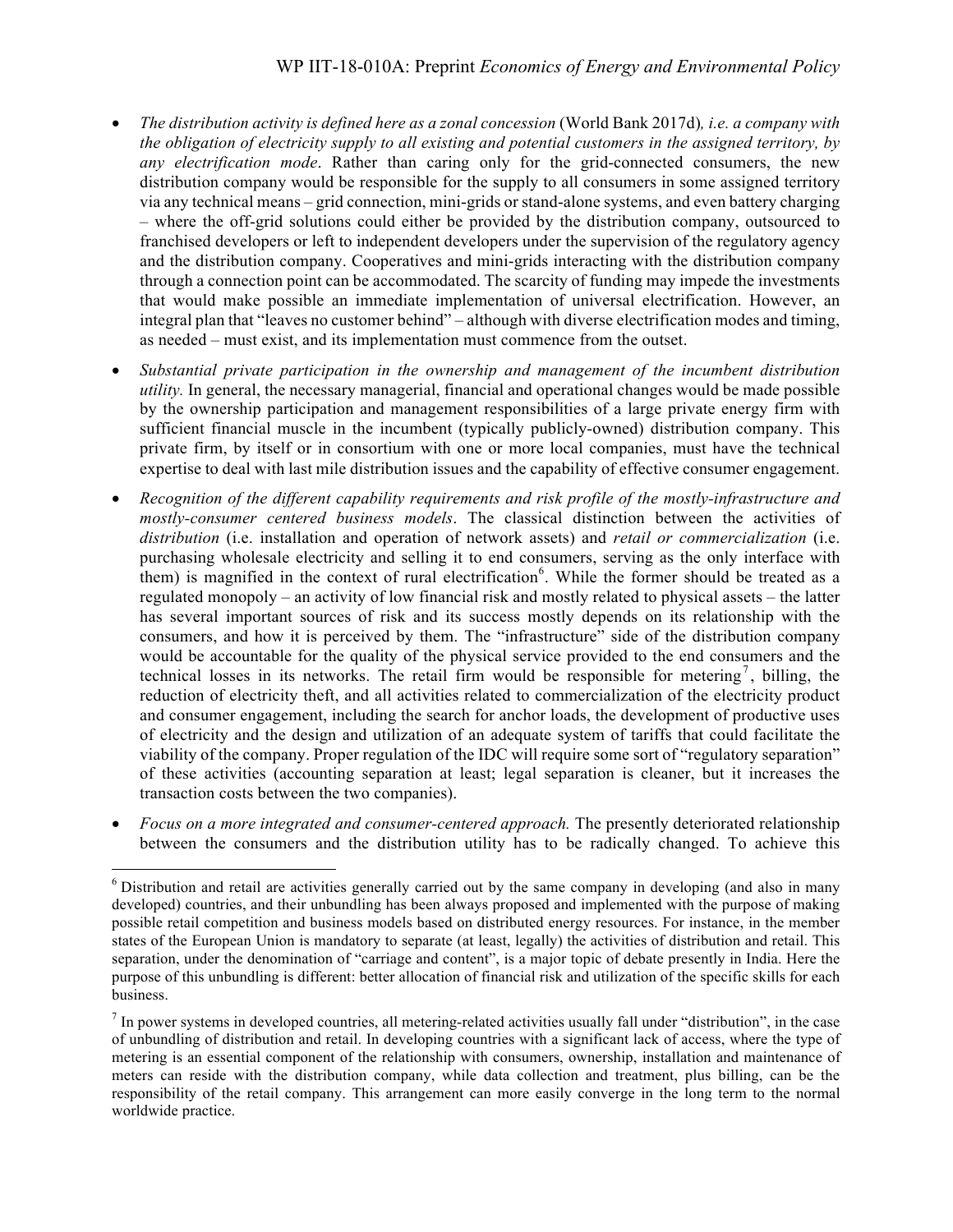objective, it is necessary to focus on the human factors that are most relevant to an integrated distribution company and that are amenable to be influenced in a positive way. Relevant strategies are: i) before any other measure is adopted, the physical quality of service has to improve significantly to a level perceived as acceptable, so that customers notice that a change has taken place; ii) provide the means for more effective and immediate communication channels between the service provider and the consumers, with a well-staffed and around the clock call center, plus consumer attention offices – both fixed and mobile – for direct interaction with the customers and ample schedule of attention to the public; iii) technology-based interventions (e.g. additional sensing and control technologies applied to individual consumption and the power infrastructure, which may enable better management of the power system, as well as prediction, prevention, detection and reduction of electricity theft); iv) groundlevel consumer engagement activities; e.g. develop a network of trusted local individuals who know the communities well and can serve as "brand ambassadors" for the company, and build women literacy centers or professional education and training centers; v) "connection camps", whereby the company sends some staff to neighborhoods to help potential customers without connection with the logistics of the process and financial support, so that they can immediately have access.

In addition to and reinforcing these essential reforms, there are other measures of a more conventional nature, but equally necessary to achieve the desired objective of accelerating the universal electrification process with a viable ECoF:

- *The Integrated Distribution Company (IDC) may be enhanced by integrating into the same business model other major electricity supply activities, such as generation or transmission*. Owning generation in sufficient volume can guarantee the physical supply of electricity and provide price hedging. Owning transmission can also increase the firmness of the supply to the IDC. Investments in generation and transmission can also help in establishing or reinforcing the presence of the new private company in any selected country.
- *Exploit the several existing opportunities to reduce the viability gap by improving the efficiency of the distribution company and increasing its revenues.* As a private company takes over the property or the responsibility for managing a troubled distribution company, the opportunities for cost reduction and increasing revenue collection are multiple, and can jointly significantly reduce the difference between costs and revenues (the "viability gap"), which unquestionably is the major roadblock to achieving economic viability. Possible measures include: advanced digitization –with implications on theft control and payment of bills; better consumer interaction and company perception; cost reduction by mass production and standardization or massive purchases of equipment; microfinance loans and further consumer involvement, for instance facilitating purchase of appliances and bankability; and promotion of productive and community uses of electricity that can spur economic development.
- *Focus on and give priority to electrification projects associated with productive uses of electricity*. The classic "two lights and phone charger" must be only the beginning, not the end, of the electrification process. The connection between electrification and productive and community uses of electricity cannot be overemphasized, since it is the most promising option for reducing the viability gap once the low hanging fruit has been collected.
- *Engage in additional activities that may improve the economic viability of the company*. The integrated distribution company could engage into additional activities to improve its economic viability, such as battery charging or selling and installing solar pumps to improve agricultural productivity. Design and manufacturing of solar kits and appliances is another possibility. It may also venture into other sectors where synergies with electricity exist, such as information and cultural or entertainment services, retailing of diverse goods, banking or health.

# **4.2. Regulatory design of the Integrated Distribution Company**

*The corporate structure*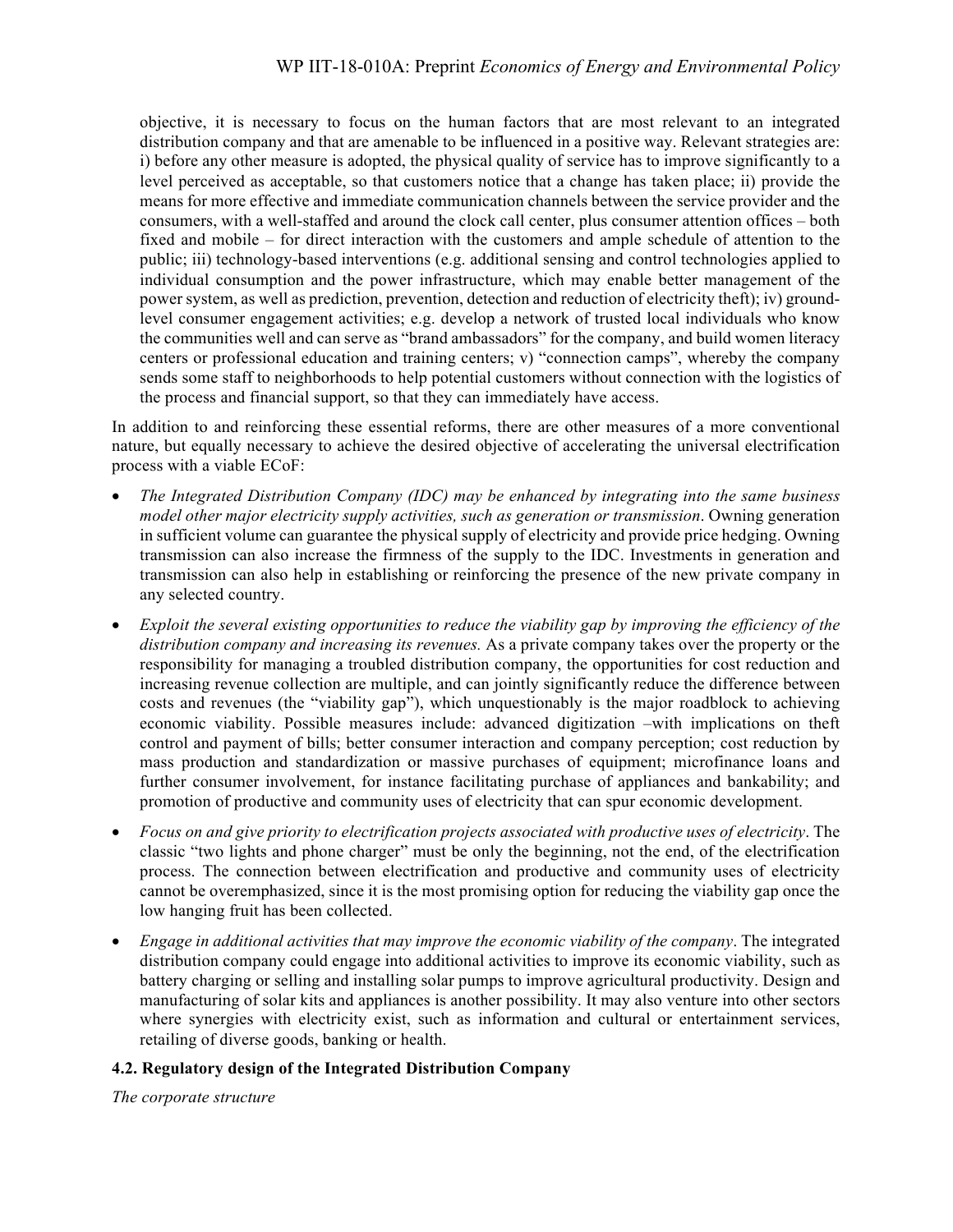The first step in the design of the IDC is to define a structure of ownership and management of the new distribution company that is acceptable socially and politically in a given country, while preserving the autonomy of the private company to operate and invest in the manner that it considers is most appropriate for its viability, and ability to ensure consumer satisfaction. As indicated before, the distribution franchise model (DF) – which has succeeded in dramatically reducing aggregated technical and commercial losses and in improving quality of service in several countries – may not be adequate when significant new investment in electrification is necessary. Acceptable options would range from complete privatization to partial ownership of the company –under some PPP format – but with complete responsibility in its operation and any new investments by the new private component.

Both privatization and PPP arrangements will require a large volume of investment for distribution companies with one million customers or more. The private company must combine a large financial capability with technical experience in distribution and consumer engagement skills in the specific local context. If this combination does not exist in a given country, a consortium of companies can be created for the purpose. The regulatory guidelines that follow assume at least an "accounting unbundling" of the distribution and retail sides of the IDC, so the regulatory design for each side can be done separately.

#### *The distribution side of the IDC*

The distribution side of the IDC is responsible for the system operation at a distribution level in the franchised area, and for making the electrification plan, i.e., the specification of the electrification mode (grid extension, mini-grid or stand-alone system) corresponding to each customer, compliant with the quality of service target prescribed by the regulatory authority. The plan must account for the possible transition from one electrification mode to another (e.g. moving from being supplied by a mini-grid to being connected to the main grid). Because of budgetary constraints and the low and unequal financial capacity of the customer base, the electrification plan will include all customers but may not give to all of them the final desired level of access within the considered time span.

The distribution company also builds, maintains and operates the main grid and the mini-grids specified in the electrification plan under regulated conditions of grid compatibility, quality of service, tariffs and subsidization. The distribution company must make sure that the mini-grids that are included in the electrification plan – either for isolated rural communities on a permanent basis, or as a bridge to a gridconnection in the future – are implemented. This may require the participation of local mini-grid developers as IDC franchisees, or the creation of a separate company within the IDC holding fully devoted to minigrid activities. External developers may work directly with communities to settle the provision of electricity from mini-grids in areas where the electrification plan will still take some time to materialize, with mutually agreed upon tariffs in the temporary absence of subsidies. These operations should moreover be subject to grid compatibility requirements, to be inspected and enforced by the distribution company and supervised by the relevant regulatory authority.

The regulation of the distribution network is similar to what is being applied to many distribution companies worldwide. A differentiator is the typically high losses – both technical and resulting from theft. The reduction of technical losses must be the objective of *ad hoc* performance-based regulatory incentives. Dealing with illegal connection and non-paid bills should be left to the retail side of the company, with the technical support of the distribution company. The resulting regulated remuneration of the distribution network should be guaranteed and recovered from the tariffs paid by the customers (preferably) or other ring-fenced funds.

# *The retail side of the IDC*

The innovation in the proposed creation of the IDC mostly resides in this "enhanced retail side", which is responsible for an ensemble of tasks, most of which require direct interactions with all customers connected to the main grid: i) collect the metering data and bill the customers connected to the main grid and to the mini-grids under the control of the distribution company; ii) perform activities necessary for reducing theft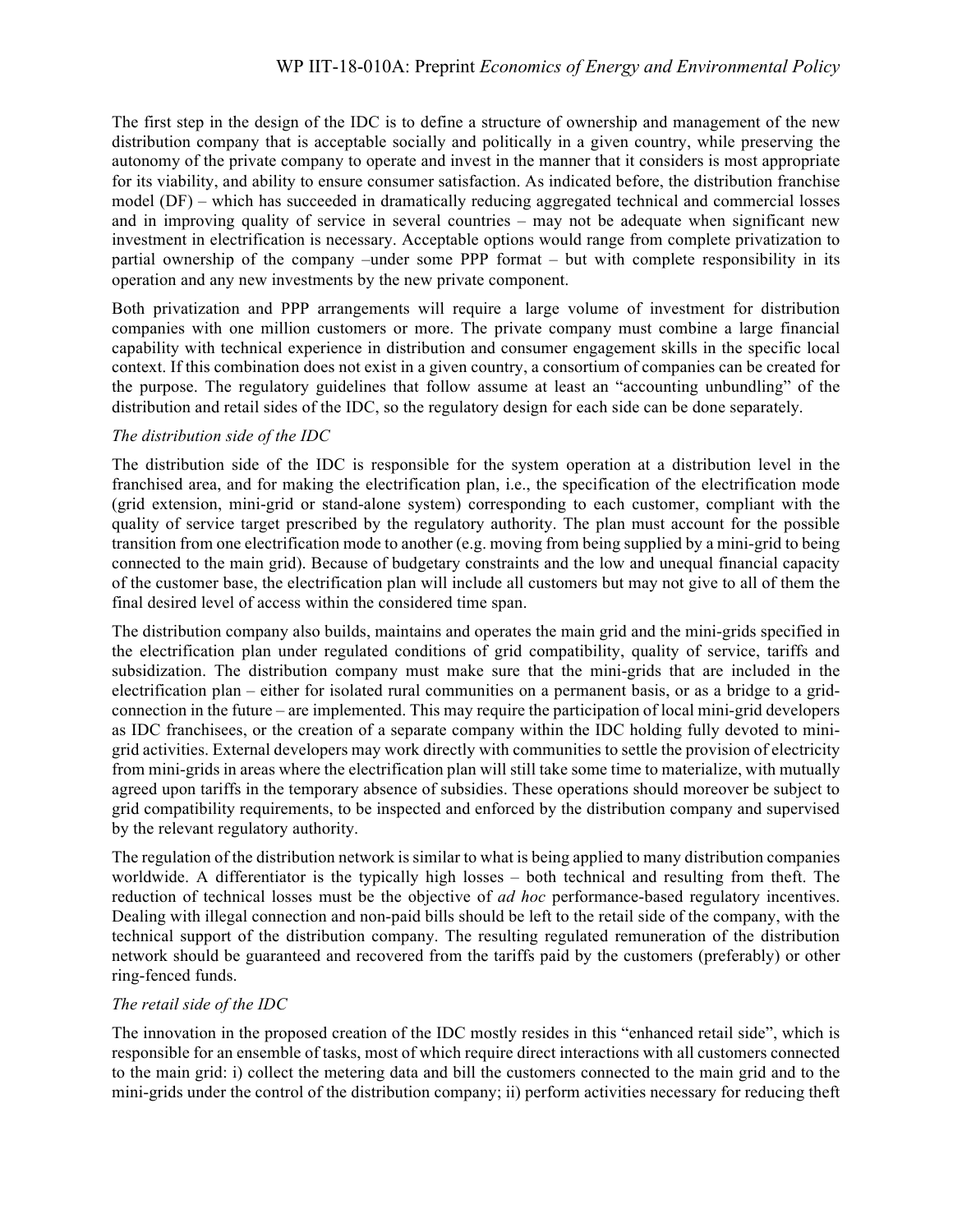and unpaid bills according to any time schedule established by the regulatory authorities; iii) facilitate that those consumers that are supposed to be supplied with solar home systems within the concession territory of the IDC can get them; this can be facilitated via microfinancing, and/or directly selling the equipment; ICT, commercial and maintenance activities may help in establishing a relationship with these consumers, equivalent – or even closer – to that existing with grid-connected consumers.

The regulation of the retailing side of the IDC is not trivial because it must cover several activities, some of which should be regulated very lightly, if at all, while others have to be supervised more carefully.

- Collection of metering data and billing can be a regulated activity under cost-of-service regulation. However, given the special conditions in many developing countries, strong performance incentives should be added to reduce theft and unpaid bills according to time trajectories specified by the regulatory authority. The estimated efficient costs incurred in consumer engagement and social activities necessary to establish a solid consumer-centric approach must be acknowledged in the regulated remuneration. Activities beyond what is necessary for this purpose may be incurred by the retail company to further other commercial businesses, and this part should not be subject to regulated remuneration. The boundary between the two is fuzzy.
- On the other hand, the default provision of stand-alone systems (solar kits, typically) is usually a nonregulated commercial activity operating in a competitive market, to be performed by an outsourced company, which we propose must be mandated to comply with a minimum set of requirements to incentivize its physical presence and business activity throughout the concession territory $\delta$ .

# *The participation of the governments*

The presence of the IDC, with new investment capacities and efficiency improvements, will lessen the financial burden of the corresponding government, which today has to subsidize the publicly-owned distribution company heavily, and will also provide fresh funds because of the entry of the new investor in the capital of the distribution company. In exchange, the government might commit to provide subsidies targeted to facilitate basic access to the most vulnerable consumers, thus contributing to getting closer to the "universal access" objective. It is further expected that the presence of public ownership in the IDC will facilitate that this objective will not be ignored.

# **4.3. Implementation challenges**

From a regulatory standpoint, the most obvious implementation challenge is the adaptation of the IDC approach to the existing regulatory framework in each country. From a legal and regulatory perspective, the proposed corporate structure, the concept of a territorial concession with supply obligation and the minimum requirement of accounting unbundling should not be a major problem in most jurisdictions, but legal security requires strict adherence to the regulatory approach that has been outlined above.

From the political and social perspective, the adoption of the most adequate approach is very country dependent<sup>9</sup>. There are two acceptability-related dimensions to be concerned about: on the one hand the compatibility with existing public policy regarding privatization or private involvement in the power sector, in particular taking into account any past or current experiences; and, on the other, negative public

<sup>&</sup>lt;sup>8</sup> For instance, this company may be required to show some minimum level of activity in specific areas of the concession zone. A system of subsidies and incentives can be established whereby this outsourced company would receive a regulated payment per stand-alone system or appliance that is sold to customers that are not connected to the main grid or any of the regulated mini-grids. Alternatively, customers that are not connected to the main grid or any of the regulated mini-grids could receive a subsidy when they purchase a stand-alone system or appliance (this incentive may decrease with the capacity of the device or apply only to devices below a certain capacity, always

avoiding or minimizing discontinuities in the specific regulation). <sup>9</sup> For instance, in India at this moment straight privatization and PPPs appear to not be politically viable, while franchises with their several possible formats seem to be easier to accept, with variability depending on the specific state.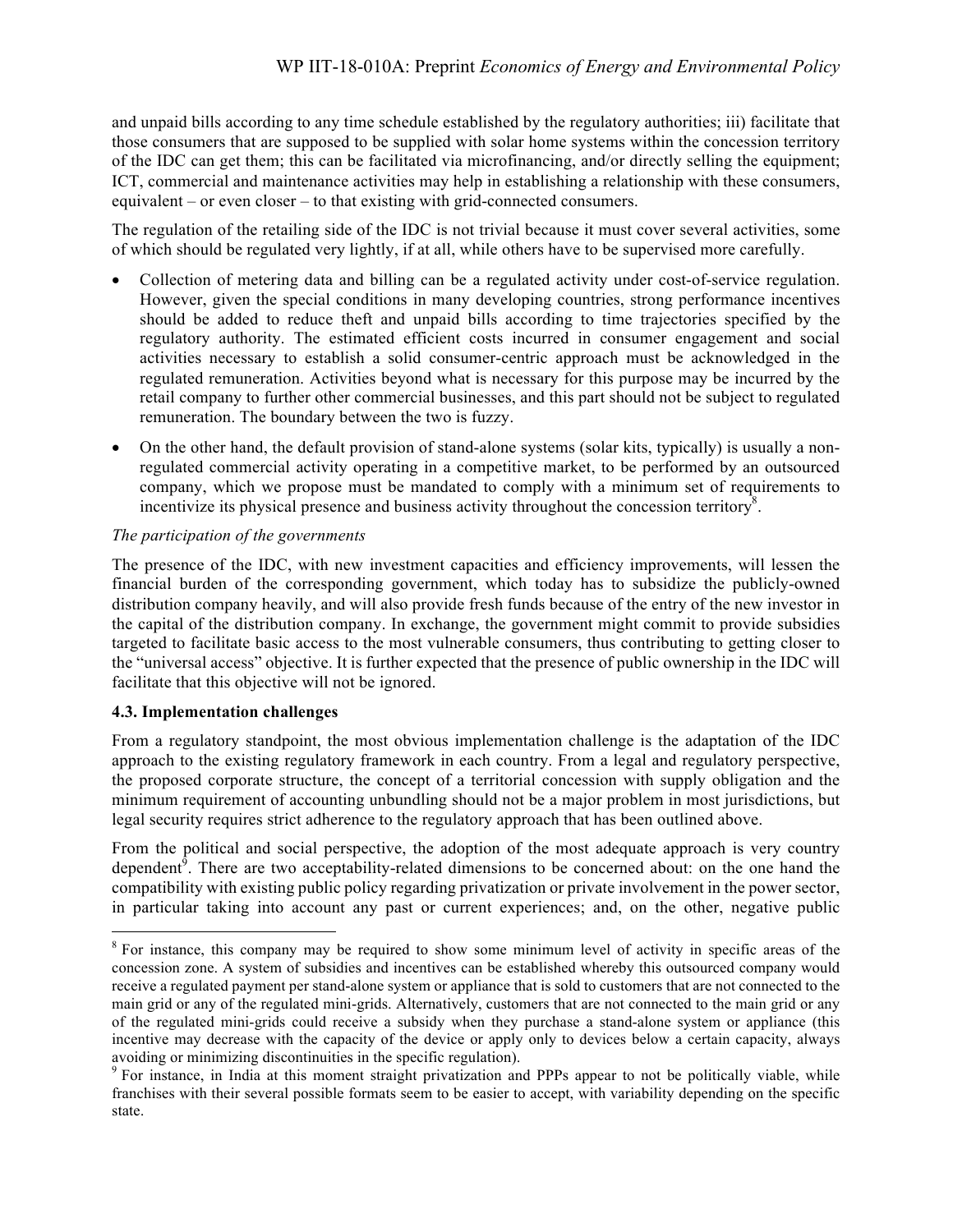perceptions – and this includes trade unions, consumer associations, or environmental groups, among others – of the private sector in electricity supply.

Another potential issue is the social perception of a distribution utility that offers different kinds of electricity services (i.e., different electrification modes, each with its specific tariff and quality of service requirement) to households located in a given territory, and the ways in which this may create social unrest or perceptions of unfairness with regards to differentiated services. It may be the optimal techno-economic solution, but it has to pass muster in acceptability and consumer understanding.

The ultimate test of the proposed approach is economic viability. The IDC business model will not be viable unless a solution can be found in general to any existing structural viability gap. The gap should be substantially reduced under the proposed approach, if the measures that have been proposed are implemented.

However, after all the efforts above have been made, it may happen that some amount of viability gap still exists. This is to be expected, since almost in every country – either developed or developing – the electricity tariffs in rural areas are cross-subsidized by the electricity tariffs in urban areas when the residential tariffs are set to the same level in the entire country, regardless of the location. Unfortunately, this measure has to be applied with restraint in developing countries where the number of rural customers to be subsidized amply exceeds the number of those that will have to pay more. One undesired implication of excessive cross-subsidization is grid defection by the wealthier customers to avoid being subject to overly high electricity tariffs.

The uncomfortable truth is that some viability gap may remain, which could be substantial, given the size of the unelectrified population in some countries. If this issue is not addressed explicitly and clearly, the economic viability of any large electrification project will be seriously compromised and no large investment will take place, since even the largest private donors will lack the necessary financial muscle. How can this potentially critical problem be addressed?

- In the first place, the volume of the viability gap has to be quantified, as an essential component of any electrification plan. This can be addressed with the help of specialized computer software.<sup>10</sup>
- Unless public funds exist to fill the gap, which does not seem to be the case in most developing countries, the only reasonable approach is to proceed gradually in time, addressing the least costly electrification targets first (the low hanging fruit), but within a comprehensive approach that includes all of the population in the plan (nobody left behind), making progress in all electrification modes simultaneously.
- This gradual approach will require: i) the identification of those communities where electrification could more effectively promote economic development and, consequently, affordability; and ii) access to concessional loans to enable the initial investment, with a grace period long enough to allow the electrified community to start repaying. Similarly, additional loans would be required to reach the next layer of the population to be electrified.

This high-level approach to the design of a company that could help to accelerate electrification in developing countries has been discussed and has received positive comments and suggestions from a number of experts in regulation and electrification. The next, and more important part in the implementation of this concept, is the parallel discussion with, on the one hand, the governments, regulatory authorities and diverse stakeholders in a few selected countries and, on the other hand, large energy companies that might be interested in being principal actors in the ongoing electrification process in middle and low-income developing countries.

 $10$  See, for instance, the capabilities of the Reference Electrification Model (REM), http://universalaccess.mit.edu/#/main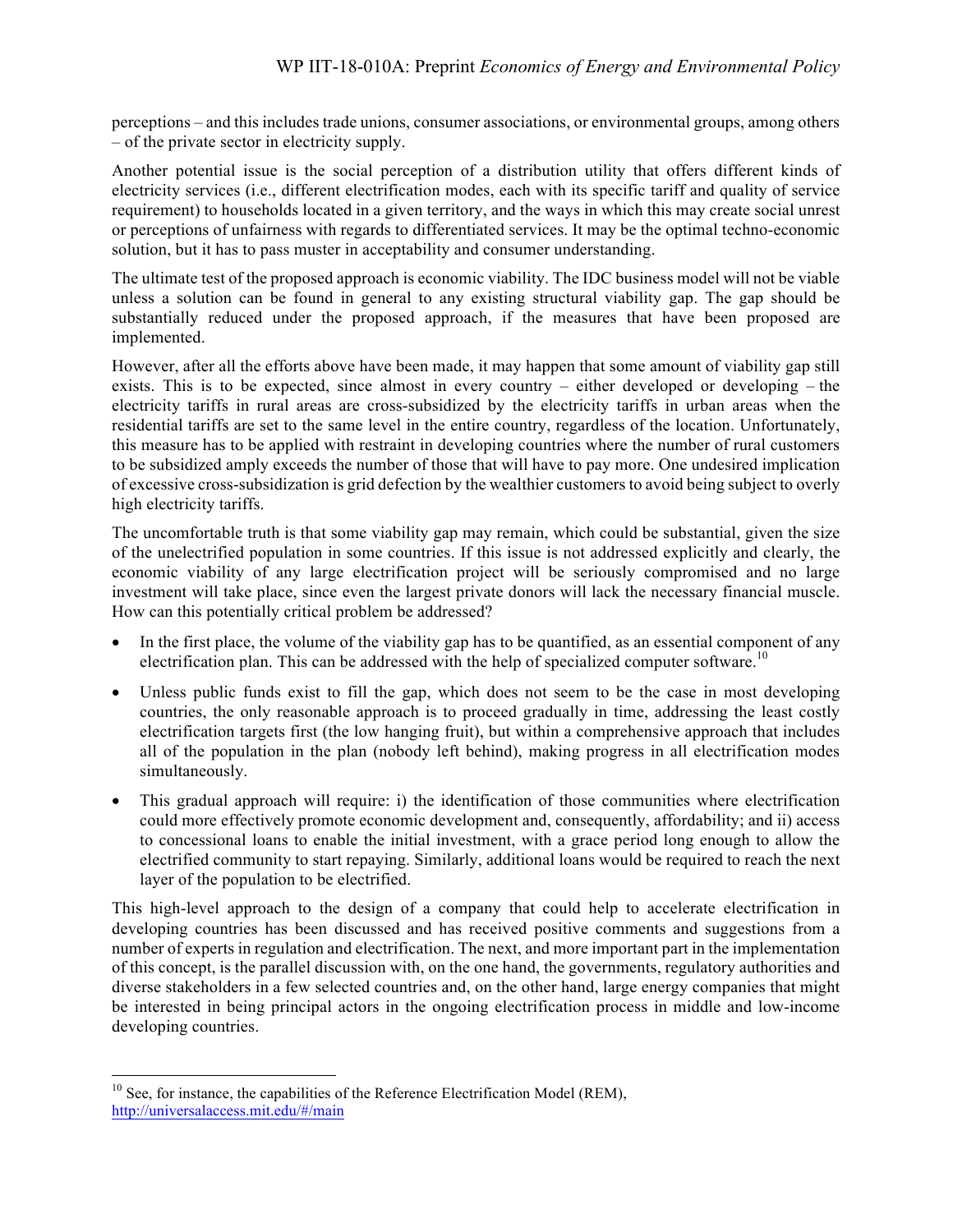#### **5. ACKNOWLEDGEMENTS**

The research work that has allowed our team, at the MIT/Comillas Universal Energy Access Lab, to write this paper has been made possible by support from the MIT-Tata Center for Technology and Design, the Shell Foundation, the Spanish National Plan for Research, Development and Innovation of the Ministry of Economy and Competitiveness, Iberdrola Foundation, Enel Foundation, and the World Bank. We explicitly want to thank a number of experts for comments and discussions: Pradeep Pursnani from the Shell Foundation, Praveer Sinha and collaborators from Tata Power Delhi DL, Debajit Palit from The Energy and Resources Institute (TERI), Amit Bhargawa from the Uttar Pradesh Electricity Regulatory Commission (UPERC), Sushanta Chatterjee from the Central Electricity Regulatory Commission (CERC), Anton Eberhard from the University of Cape Town, P.C. Maithani from the Ministry of New and Renewable Energy (MNRE), David Jankofsky from Deloitte, and David Ehrhardt from Castalia. Only the authors of the paper are responsible for its content.